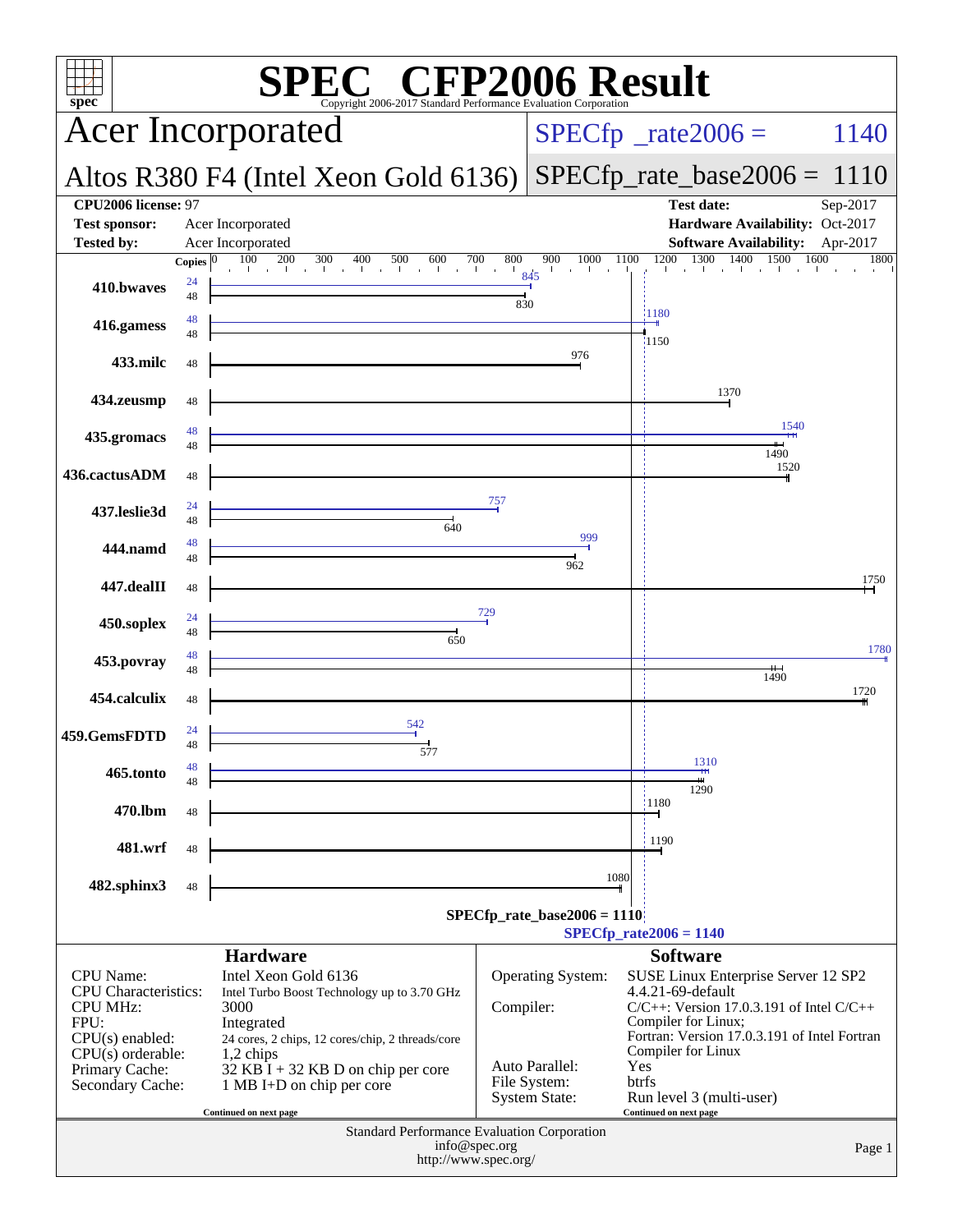

Acer Incorporated

## $SPECfp_rate2006 = 1140$  $SPECfp_rate2006 = 1140$

Altos R380 F4 (Intel Xeon Gold 6136)  $SPECfp\_rate\_base2006 = 1110$ 

### **[CPU2006 license:](http://www.spec.org/auto/cpu2006/Docs/result-fields.html#CPU2006license)** 97 **[Test date:](http://www.spec.org/auto/cpu2006/Docs/result-fields.html#Testdate)** Sep-2017 **[Test sponsor:](http://www.spec.org/auto/cpu2006/Docs/result-fields.html#Testsponsor)** Acer Incorporated **[Hardware Availability:](http://www.spec.org/auto/cpu2006/Docs/result-fields.html#HardwareAvailability)** Oct-2017 **[Tested by:](http://www.spec.org/auto/cpu2006/Docs/result-fields.html#Testedby)** Acer Incorporated **[Software Availability:](http://www.spec.org/auto/cpu2006/Docs/result-fields.html#SoftwareAvailability)** Apr-2017 [L3 Cache:](http://www.spec.org/auto/cpu2006/Docs/result-fields.html#L3Cache) 24.75 MB I+D on chip per chip<br>Other Cache: None [Other Cache:](http://www.spec.org/auto/cpu2006/Docs/result-fields.html#OtherCache) [Memory:](http://www.spec.org/auto/cpu2006/Docs/result-fields.html#Memory) 384 GB (12 x 32 GB 2Rx4 PC4-2666V-R) [Disk Subsystem:](http://www.spec.org/auto/cpu2006/Docs/result-fields.html#DiskSubsystem) 1 x 1000 GB SATA, 7200 RPM [Other Hardware:](http://www.spec.org/auto/cpu2006/Docs/result-fields.html#OtherHardware) None [Base Pointers:](http://www.spec.org/auto/cpu2006/Docs/result-fields.html#BasePointers) 32/64-bit<br>Peak Pointers: 32/64-bit [Peak Pointers:](http://www.spec.org/auto/cpu2006/Docs/result-fields.html#PeakPointers) [Other Software:](http://www.spec.org/auto/cpu2006/Docs/result-fields.html#OtherSoftware) None

| <b>Results Table</b> |               |                                                                                                          |       |                |             |                |       |               |                |              |                |              |                |              |
|----------------------|---------------|----------------------------------------------------------------------------------------------------------|-------|----------------|-------------|----------------|-------|---------------|----------------|--------------|----------------|--------------|----------------|--------------|
|                      | <b>Base</b>   |                                                                                                          |       |                |             |                |       | <b>Peak</b>   |                |              |                |              |                |              |
| <b>Benchmark</b>     | <b>Copies</b> | <b>Seconds</b>                                                                                           | Ratio | <b>Seconds</b> | Ratio       | <b>Seconds</b> | Ratio | <b>Copies</b> | <b>Seconds</b> | <b>Ratio</b> | <b>Seconds</b> | <b>Ratio</b> | <b>Seconds</b> | <b>Ratio</b> |
| 410.bwayes           | 48            | 785                                                                                                      | 831   | 787            | 829         | 786            | 830   | 24            | 386            | 844          | 386            | 845          | 385            | 846          |
| $416$ .gamess        | 48            | 822                                                                                                      | 1140  | 819            | 1150        | 820            | 1150  | 48            | 796            | 1180         | 798            | 1180         | 796            | 1180         |
| $433$ .milc          | 48            | 451                                                                                                      | 976   | 452            | 976         | 452            | 975   | 48            | 451            | 976          | 452            | 976          | 452            | 975          |
| $434$ . zeusmp       | 48            | 319                                                                                                      | 1370  | 319            | 1370        | 319            | 1370  | 48            | 319            | 1370         | 319            | 1370         | 319            | 1370         |
| 435.gromacs          | 48            | 227                                                                                                      | 1510  | 230            | 1490        | 229            | 1490  | 48            | 222            | 1550         | 223            | 1540         | 225            | 1520         |
| 436.cactusADM        | 48            | 376                                                                                                      | 1530  | 377            | 1520        | 376            | 1520  | 48            | 376            | 1530         | 377            | 1520         | 376            | 1520         |
| 437.leslie3d         | 48            | 705                                                                                                      | 640   | 706            | 639l        | 705            | 640   | 24            | 298            | 757          | 298            | 757          | 297            | 760          |
| 444.namd             | 48            | 400                                                                                                      | 962   | 399            | 964         | 401            | 961   | 48            | 385            | 999          | 386            | 997          | 385            | 1000         |
| $447$ .dealII        | 48            | 314                                                                                                      | 1750  | 313            | 1750        | 318            | 1730  | 48            | 314            | 1750         | 313            | 1750         | 318            | 1730         |
| $450$ .soplex        | 48            | 616                                                                                                      | 650   | 615            | 651         | 617            | 649   | 24            | 275            | 729          | 275            | 729          | 274            | 730          |
| 453.povray           | 48            | 173                                                                                                      | 1480  | 171            | 1490        | 169            | 1510  | 48            | 143            | 1780         | 143            | 1780         | 143            | 1780         |
| 454.calculix         | 48            | 229                                                                                                      | 1730  | 230            | 1720        | 230            | 1720  | 48            | 229            | 1730         | 230            | 1720         | 230            | 1720         |
| 459.GemsFDTD         | 48            | 885                                                                                                      | 576   | 883            | 577         | 882            | 577   | 24            | 470            | 542          | 470            | 542          | 471            | 541          |
| $465$ .tonto         | 48            | 363                                                                                                      | 1300  | 367            | 1290        | 365            | 1290  | 48            | 360            | 1310         | 364            | 1300         | 362            | 1310         |
| 470.1bm              | 48            | 557                                                                                                      | 1180  | 557            | 1180        | 558            | 1180  | 48            | 557            | 1180         | 557            | 1180         | 558            | 1180         |
| 481.wrf              | 48            | 450                                                                                                      | 1190  | 450            | <b>1190</b> | 451            | 1190  | 48            | 450            | 1190         | 450            | <b>1190</b>  | 451            | 1190         |
| $482$ .sphinx $3$    | 48            | 867                                                                                                      | 1080  | 862            | 1080        | 867            | 1080  | 48            | 867            | 1080         | 862            | 1080         | 867            | 1080         |
|                      |               | Results appear in the order in which they were run. Bold underlined text indicates a median measurement. |       |                |             |                |       |               |                |              |                |              |                |              |

### **[Submit Notes](http://www.spec.org/auto/cpu2006/Docs/result-fields.html#SubmitNotes)**

 The numactl mechanism was used to bind copies to processors. The config file option 'submit' was used to generate numactl commands to bind each copy to a specific processor. For details, please see the config file.

### **[Operating System Notes](http://www.spec.org/auto/cpu2006/Docs/result-fields.html#OperatingSystemNotes)**

Stack size set to unlimited using "ulimit -s unlimited"

### **[Platform Notes](http://www.spec.org/auto/cpu2006/Docs/result-fields.html#PlatformNotes)**

 BIOS Configuration: CPU Power and Performance Policy set to Performance IMC set to 1-way interleaving

Continued on next page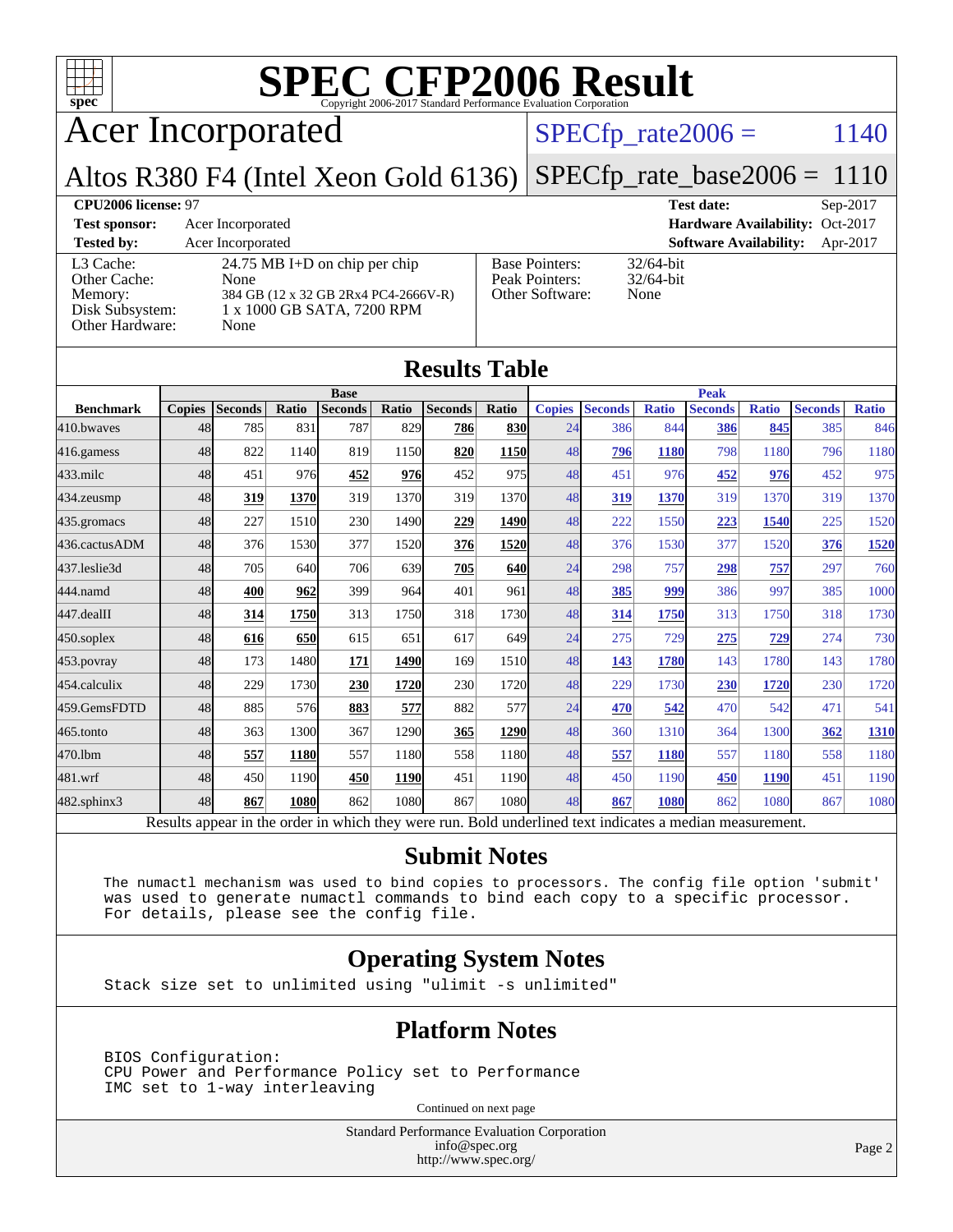Acer Incorporated

 $SPECTp\_rate2006 = 1140$ 

Altos R380 F4 (Intel Xeon Gold 6136) [SPECfp\\_rate\\_base2006 =](http://www.spec.org/auto/cpu2006/Docs/result-fields.html#SPECfpratebase2006) 1110

**[CPU2006 license:](http://www.spec.org/auto/cpu2006/Docs/result-fields.html#CPU2006license)** 97 **[Test date:](http://www.spec.org/auto/cpu2006/Docs/result-fields.html#Testdate)** Sep-2017 **[Test sponsor:](http://www.spec.org/auto/cpu2006/Docs/result-fields.html#Testsponsor)** Acer Incorporated **Acceleration Acer Incorporated <b>[Hardware Availability:](http://www.spec.org/auto/cpu2006/Docs/result-fields.html#HardwareAvailability)** Oct-2017 **[Tested by:](http://www.spec.org/auto/cpu2006/Docs/result-fields.html#Testedby)** Acer Incorporated **[Software Availability:](http://www.spec.org/auto/cpu2006/Docs/result-fields.html#SoftwareAvailability)** Apr-2017

### **[Platform Notes \(Continued\)](http://www.spec.org/auto/cpu2006/Docs/result-fields.html#PlatformNotes)**

Standard Performance Evaluation Corporation [info@spec.org](mailto:info@spec.org) Page 3 Sub NUMA Cluster set to enabled Set Fan Profile set to Performance Sysinfo program /usr/cpu2006/config/sysinfo.rev6993 Revision 6993 of 2015-11-06 (b5e8d4b4eb51ed28d7f98696cbe290c1) running on linux-irn9 Tue Sep 12 16:06:22 2017 This section contains SUT (System Under Test) info as seen by some common utilities. To remove or add to this section, see: <http://www.spec.org/cpu2006/Docs/config.html#sysinfo> From /proc/cpuinfo model name : Intel(R) Xeon(R) Gold 6136 CPU @ 3.00GHz 2 "physical id"s (chips) 48 "processors" cores, siblings (Caution: counting these is hw and system dependent. The following excerpts from /proc/cpuinfo might not be reliable. Use with caution.) cpu cores : 12 siblings : 24 physical 0: cores 0 1 2 3 4 9 10 16 18 19 25 26 physical 1: cores 0 1 4 9 10 11 17 18 24 25 26 27 cache size : 25344 KB From /proc/meminfo MemTotal: 394674988 kB HugePages\_Total: 0 Hugepagesize: 2048 kB /usr/bin/lsb\_release -d SUSE Linux Enterprise Server 12 SP2 From /etc/\*release\* /etc/\*version\* SuSE-release: SUSE Linux Enterprise Server 12 (x86\_64) VERSION = 12 PATCHLEVEL = 2 # This file is deprecated and will be removed in a future service pack or release. # Please check /etc/os-release for details about this release. os-release: NAME="SLES" VERSION="12-SP2" VERSION\_ID="12.2" PRETTY NAME="SUSE Linux Enterprise Server 12 SP2" ID="sles" ANSI\_COLOR="0;32" CPE\_NAME="cpe:/o:suse:sles:12:sp2" uname -a: Linux linux-irn9 4.4.21-69-default #1 SMP Tue Oct 25 10:58:20 UTC 2016 (9464f67) x86\_64 x86\_64 x86\_64 GNU/Linux Continued on next page

<http://www.spec.org/>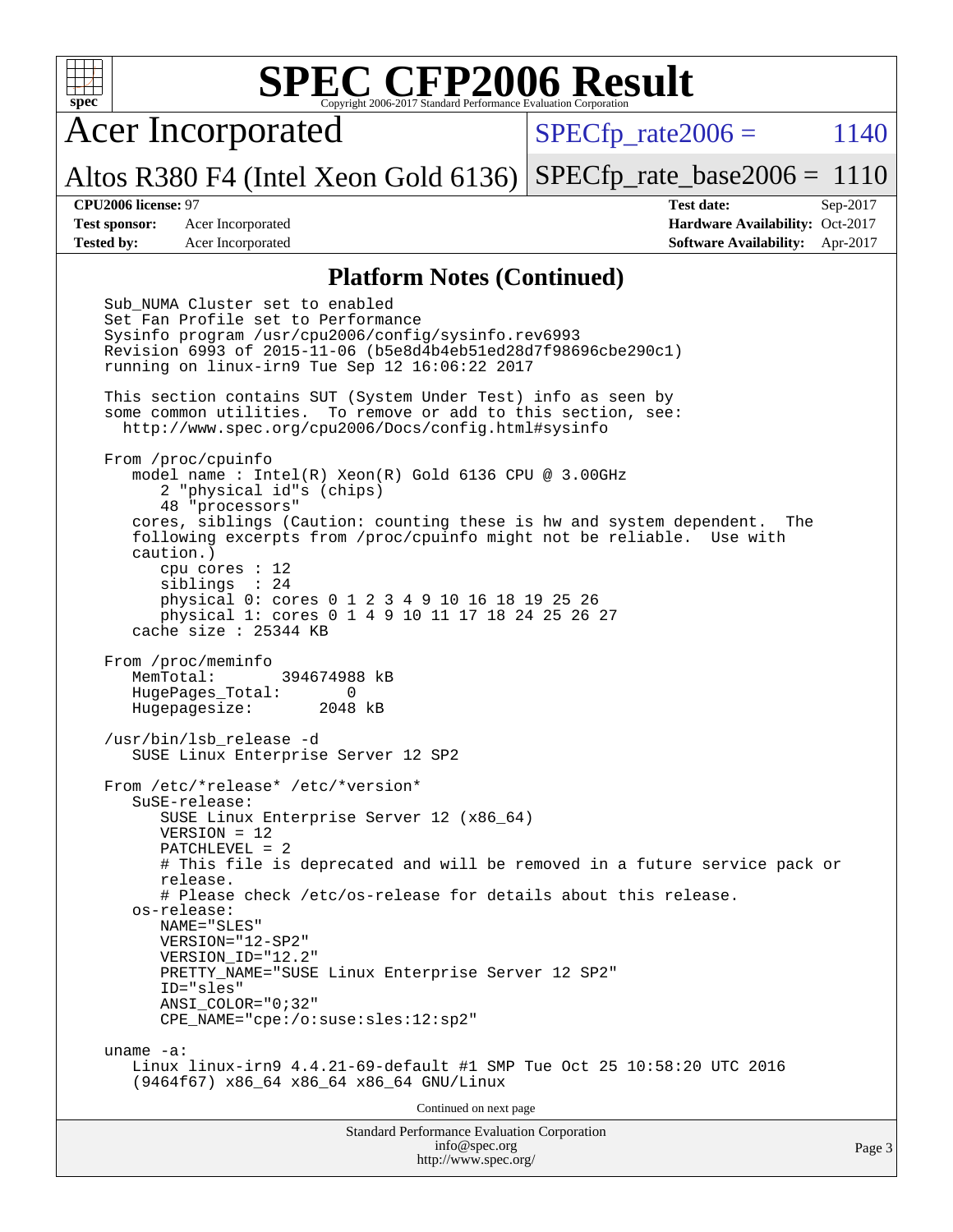

[Benchmarks using both Fortran and C](http://www.spec.org/auto/cpu2006/Docs/result-fields.html#BenchmarksusingbothFortranandC):

[icc -m64](http://www.spec.org/cpu2006/results/res2017q4/cpu2006-20170918-49399.flags.html#user_CC_FCbase_intel_icc_64bit_bda6cc9af1fdbb0edc3795bac97ada53) [ifort -m64](http://www.spec.org/cpu2006/results/res2017q4/cpu2006-20170918-49399.flags.html#user_CC_FCbase_intel_ifort_64bit_ee9d0fb25645d0210d97eb0527dcc06e)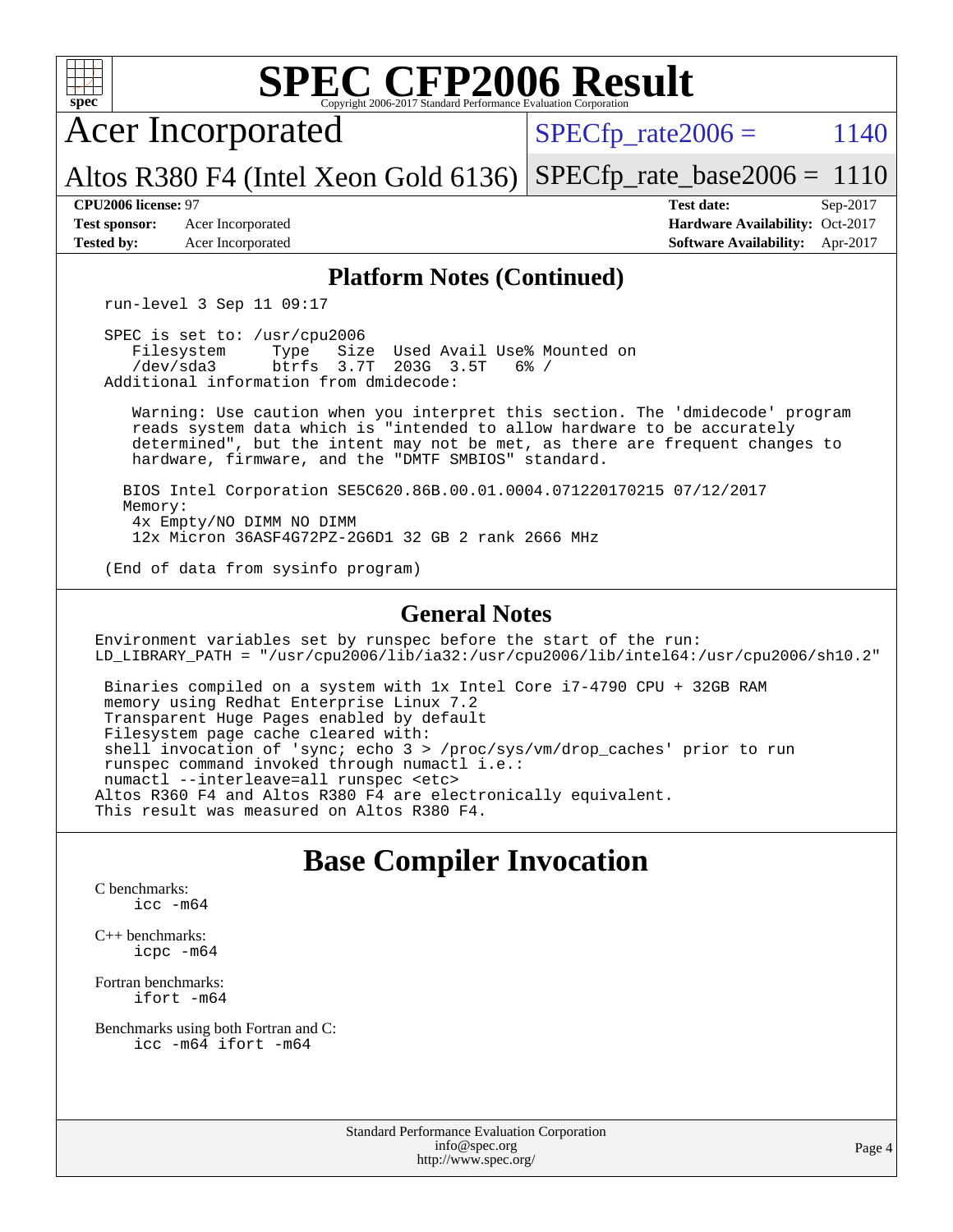

Acer Incorporated

 $SPECTp_rate2006 = 1140$ 

Altos R380 F4 (Intel Xeon Gold 6136) [SPECfp\\_rate\\_base2006 =](http://www.spec.org/auto/cpu2006/Docs/result-fields.html#SPECfpratebase2006) 1110

**[CPU2006 license:](http://www.spec.org/auto/cpu2006/Docs/result-fields.html#CPU2006license)** 97 **[Test date:](http://www.spec.org/auto/cpu2006/Docs/result-fields.html#Testdate)** Sep-2017 **[Test sponsor:](http://www.spec.org/auto/cpu2006/Docs/result-fields.html#Testsponsor)** Acer Incorporated **Acceleration Availability:** Oct-2017 **[Tested by:](http://www.spec.org/auto/cpu2006/Docs/result-fields.html#Testedby)** Acer Incorporated **[Software Availability:](http://www.spec.org/auto/cpu2006/Docs/result-fields.html#SoftwareAvailability)** Apr-2017

## **[Base Portability Flags](http://www.spec.org/auto/cpu2006/Docs/result-fields.html#BasePortabilityFlags)**

| 410.bwaves: -DSPEC CPU LP64<br>416.gamess: -DSPEC_CPU_LP64 |                                                                |
|------------------------------------------------------------|----------------------------------------------------------------|
| 433.milc: -DSPEC CPU LP64                                  |                                                                |
| 434.zeusmp: -DSPEC_CPU_LP64                                |                                                                |
| 435.gromacs: -DSPEC_CPU_LP64 -nofor_main                   |                                                                |
| 436.cactusADM: - DSPEC CPU LP64 - nofor main               |                                                                |
| 437.leslie3d: -DSPEC_CPU LP64                              |                                                                |
| 444.namd: -DSPEC CPU LP64                                  |                                                                |
| 447.dealII: -DSPEC CPU LP64                                |                                                                |
| 450.soplex: -DSPEC CPU LP64                                |                                                                |
| 453.povray: -DSPEC_CPU_LP64                                |                                                                |
| 454.calculix: - DSPEC CPU LP64 - nofor main                |                                                                |
| 459. GemsFDTD: - DSPEC CPU LP64                            |                                                                |
| 465.tonto: -DSPEC CPU LP64                                 |                                                                |
| 470.1bm: - DSPEC CPU LP64                                  |                                                                |
|                                                            | 481.wrf: -DSPEC CPU_LP64 -DSPEC_CPU_CASE_FLAG -DSPEC_CPU_LINUX |
| 482.sphinx3: -DSPEC_CPU_LP64                               |                                                                |

## **[Base Optimization Flags](http://www.spec.org/auto/cpu2006/Docs/result-fields.html#BaseOptimizationFlags)**

[C benchmarks](http://www.spec.org/auto/cpu2006/Docs/result-fields.html#Cbenchmarks):

```
-xCORE-AVX512 -ipo -O3 -no-prec-div -qopt-prefetch -auto-p32
-qopt-mem-layout-trans=3
```
[C++ benchmarks:](http://www.spec.org/auto/cpu2006/Docs/result-fields.html#CXXbenchmarks)

```
-xCORE-AVX512 -ipo -O3 -no-prec-div -qopt-prefetch -auto-p32
-qopt-mem-layout-trans=3
```
[Fortran benchmarks](http://www.spec.org/auto/cpu2006/Docs/result-fields.html#Fortranbenchmarks):

[-xCORE-AVX512](http://www.spec.org/cpu2006/results/res2017q4/cpu2006-20170918-49399.flags.html#user_FCbase_f-xCORE-AVX512) [-ipo](http://www.spec.org/cpu2006/results/res2017q4/cpu2006-20170918-49399.flags.html#user_FCbase_f-ipo) [-O3](http://www.spec.org/cpu2006/results/res2017q4/cpu2006-20170918-49399.flags.html#user_FCbase_f-O3) [-no-prec-div](http://www.spec.org/cpu2006/results/res2017q4/cpu2006-20170918-49399.flags.html#user_FCbase_f-no-prec-div) [-qopt-prefetch](http://www.spec.org/cpu2006/results/res2017q4/cpu2006-20170918-49399.flags.html#user_FCbase_f-qopt-prefetch)

[Benchmarks using both Fortran and C](http://www.spec.org/auto/cpu2006/Docs/result-fields.html#BenchmarksusingbothFortranandC):

```
-xCORE-AVX512 -ipo -O3 -no-prec-div -qopt-prefetch -auto-p32
-qopt-mem-layout-trans=3
```
## **[Peak Compiler Invocation](http://www.spec.org/auto/cpu2006/Docs/result-fields.html#PeakCompilerInvocation)**

[C benchmarks](http://www.spec.org/auto/cpu2006/Docs/result-fields.html#Cbenchmarks): [icc -m64](http://www.spec.org/cpu2006/results/res2017q4/cpu2006-20170918-49399.flags.html#user_CCpeak_intel_icc_64bit_bda6cc9af1fdbb0edc3795bac97ada53)

[C++ benchmarks \(except as noted below\):](http://www.spec.org/auto/cpu2006/Docs/result-fields.html#CXXbenchmarksexceptasnotedbelow) [icpc -m64](http://www.spec.org/cpu2006/results/res2017q4/cpu2006-20170918-49399.flags.html#user_CXXpeak_intel_icpc_64bit_fc66a5337ce925472a5c54ad6a0de310)

450.soplex: [icpc -m32 -L/opt/intel/compilers\\_and\\_libraries\\_2017/linux/lib/ia32](http://www.spec.org/cpu2006/results/res2017q4/cpu2006-20170918-49399.flags.html#user_peakCXXLD450_soplex_intel_icpc_8c35c7808b62dab9ae41a1aa06361b6b)

Continued on next page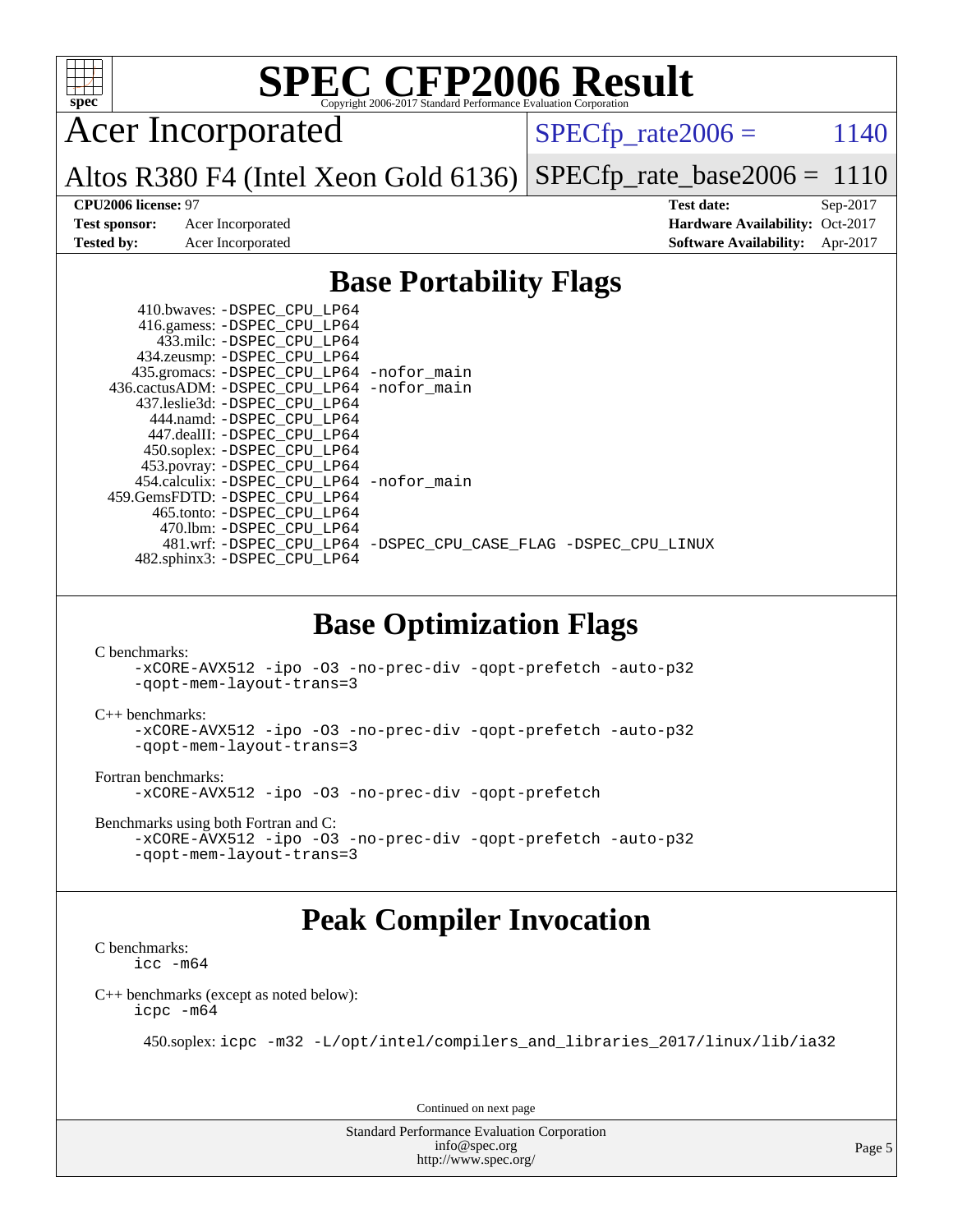

Acer Incorporated

 $SPECTp_rate2006 = 1140$ 

Altos R380 F4 (Intel Xeon Gold 6136)  $SPECTp\_rate\_base2006 = 1110$ 

**[Tested by:](http://www.spec.org/auto/cpu2006/Docs/result-fields.html#Testedby)** Acer Incorporated **[Software Availability:](http://www.spec.org/auto/cpu2006/Docs/result-fields.html#SoftwareAvailability)** Apr-2017

**[CPU2006 license:](http://www.spec.org/auto/cpu2006/Docs/result-fields.html#CPU2006license)** 97 **[Test date:](http://www.spec.org/auto/cpu2006/Docs/result-fields.html#Testdate)** Sep-2017 **[Test sponsor:](http://www.spec.org/auto/cpu2006/Docs/result-fields.html#Testsponsor)** Acer Incorporated **[Hardware Availability:](http://www.spec.org/auto/cpu2006/Docs/result-fields.html#HardwareAvailability)** Oct-2017

## **[Peak Compiler Invocation \(Continued\)](http://www.spec.org/auto/cpu2006/Docs/result-fields.html#PeakCompilerInvocation)**

[Fortran benchmarks](http://www.spec.org/auto/cpu2006/Docs/result-fields.html#Fortranbenchmarks): [ifort -m64](http://www.spec.org/cpu2006/results/res2017q4/cpu2006-20170918-49399.flags.html#user_FCpeak_intel_ifort_64bit_ee9d0fb25645d0210d97eb0527dcc06e)

[Benchmarks using both Fortran and C](http://www.spec.org/auto/cpu2006/Docs/result-fields.html#BenchmarksusingbothFortranandC): [icc -m64](http://www.spec.org/cpu2006/results/res2017q4/cpu2006-20170918-49399.flags.html#user_CC_FCpeak_intel_icc_64bit_bda6cc9af1fdbb0edc3795bac97ada53) [ifort -m64](http://www.spec.org/cpu2006/results/res2017q4/cpu2006-20170918-49399.flags.html#user_CC_FCpeak_intel_ifort_64bit_ee9d0fb25645d0210d97eb0527dcc06e)

## **[Peak Portability Flags](http://www.spec.org/auto/cpu2006/Docs/result-fields.html#PeakPortabilityFlags)**

 410.bwaves: [-DSPEC\\_CPU\\_LP64](http://www.spec.org/cpu2006/results/res2017q4/cpu2006-20170918-49399.flags.html#suite_peakPORTABILITY410_bwaves_DSPEC_CPU_LP64) 416.gamess: [-DSPEC\\_CPU\\_LP64](http://www.spec.org/cpu2006/results/res2017q4/cpu2006-20170918-49399.flags.html#suite_peakPORTABILITY416_gamess_DSPEC_CPU_LP64) 433.milc: [-DSPEC\\_CPU\\_LP64](http://www.spec.org/cpu2006/results/res2017q4/cpu2006-20170918-49399.flags.html#suite_peakPORTABILITY433_milc_DSPEC_CPU_LP64) 434.zeusmp: [-DSPEC\\_CPU\\_LP64](http://www.spec.org/cpu2006/results/res2017q4/cpu2006-20170918-49399.flags.html#suite_peakPORTABILITY434_zeusmp_DSPEC_CPU_LP64) 435.gromacs: [-DSPEC\\_CPU\\_LP64](http://www.spec.org/cpu2006/results/res2017q4/cpu2006-20170918-49399.flags.html#suite_peakPORTABILITY435_gromacs_DSPEC_CPU_LP64) [-nofor\\_main](http://www.spec.org/cpu2006/results/res2017q4/cpu2006-20170918-49399.flags.html#user_peakLDPORTABILITY435_gromacs_f-nofor_main) 436.cactusADM: [-DSPEC\\_CPU\\_LP64](http://www.spec.org/cpu2006/results/res2017q4/cpu2006-20170918-49399.flags.html#suite_peakPORTABILITY436_cactusADM_DSPEC_CPU_LP64) [-nofor\\_main](http://www.spec.org/cpu2006/results/res2017q4/cpu2006-20170918-49399.flags.html#user_peakLDPORTABILITY436_cactusADM_f-nofor_main) 437.leslie3d: [-DSPEC\\_CPU\\_LP64](http://www.spec.org/cpu2006/results/res2017q4/cpu2006-20170918-49399.flags.html#suite_peakPORTABILITY437_leslie3d_DSPEC_CPU_LP64) 444.namd: [-DSPEC\\_CPU\\_LP64](http://www.spec.org/cpu2006/results/res2017q4/cpu2006-20170918-49399.flags.html#suite_peakPORTABILITY444_namd_DSPEC_CPU_LP64) 447.dealII: [-DSPEC\\_CPU\\_LP64](http://www.spec.org/cpu2006/results/res2017q4/cpu2006-20170918-49399.flags.html#suite_peakPORTABILITY447_dealII_DSPEC_CPU_LP64) 450.soplex: [-D\\_FILE\\_OFFSET\\_BITS=64](http://www.spec.org/cpu2006/results/res2017q4/cpu2006-20170918-49399.flags.html#user_peakPORTABILITY450_soplex_file_offset_bits_64_438cf9856305ebd76870a2c6dc2689ab) 453.povray: [-DSPEC\\_CPU\\_LP64](http://www.spec.org/cpu2006/results/res2017q4/cpu2006-20170918-49399.flags.html#suite_peakPORTABILITY453_povray_DSPEC_CPU_LP64) 454.calculix: [-DSPEC\\_CPU\\_LP64](http://www.spec.org/cpu2006/results/res2017q4/cpu2006-20170918-49399.flags.html#suite_peakPORTABILITY454_calculix_DSPEC_CPU_LP64) [-nofor\\_main](http://www.spec.org/cpu2006/results/res2017q4/cpu2006-20170918-49399.flags.html#user_peakLDPORTABILITY454_calculix_f-nofor_main) 459.GemsFDTD: [-DSPEC\\_CPU\\_LP64](http://www.spec.org/cpu2006/results/res2017q4/cpu2006-20170918-49399.flags.html#suite_peakPORTABILITY459_GemsFDTD_DSPEC_CPU_LP64) 465.tonto: [-DSPEC\\_CPU\\_LP64](http://www.spec.org/cpu2006/results/res2017q4/cpu2006-20170918-49399.flags.html#suite_peakPORTABILITY465_tonto_DSPEC_CPU_LP64) 470.lbm: [-DSPEC\\_CPU\\_LP64](http://www.spec.org/cpu2006/results/res2017q4/cpu2006-20170918-49399.flags.html#suite_peakPORTABILITY470_lbm_DSPEC_CPU_LP64) 481.wrf: [-DSPEC\\_CPU\\_LP64](http://www.spec.org/cpu2006/results/res2017q4/cpu2006-20170918-49399.flags.html#suite_peakPORTABILITY481_wrf_DSPEC_CPU_LP64) [-DSPEC\\_CPU\\_CASE\\_FLAG](http://www.spec.org/cpu2006/results/res2017q4/cpu2006-20170918-49399.flags.html#b481.wrf_peakCPORTABILITY_DSPEC_CPU_CASE_FLAG) [-DSPEC\\_CPU\\_LINUX](http://www.spec.org/cpu2006/results/res2017q4/cpu2006-20170918-49399.flags.html#b481.wrf_peakCPORTABILITY_DSPEC_CPU_LINUX) 482.sphinx3: [-DSPEC\\_CPU\\_LP64](http://www.spec.org/cpu2006/results/res2017q4/cpu2006-20170918-49399.flags.html#suite_peakPORTABILITY482_sphinx3_DSPEC_CPU_LP64)

## **[Peak Optimization Flags](http://www.spec.org/auto/cpu2006/Docs/result-fields.html#PeakOptimizationFlags)**

[C benchmarks](http://www.spec.org/auto/cpu2006/Docs/result-fields.html#Cbenchmarks):

433.milc: basepeak = yes

```
470.lbm: basepeak = yes
```

```
482.sphinx3: basepeak = yes
```
[C++ benchmarks:](http://www.spec.org/auto/cpu2006/Docs/result-fields.html#CXXbenchmarks)

```
 444.namd: -prof-gen(pass 1) -prof-use(pass 2) -xCORE-AVX512(pass 2)
        -par-num-threads=1(pass 1) -ipo(pass 2) -O3(pass 2)
        -no-prec-div(pass 2) -fno-alias -auto-ilp32
        -qopt-mem-layout-trans=3
```
447.dealII: basepeak = yes

Continued on next page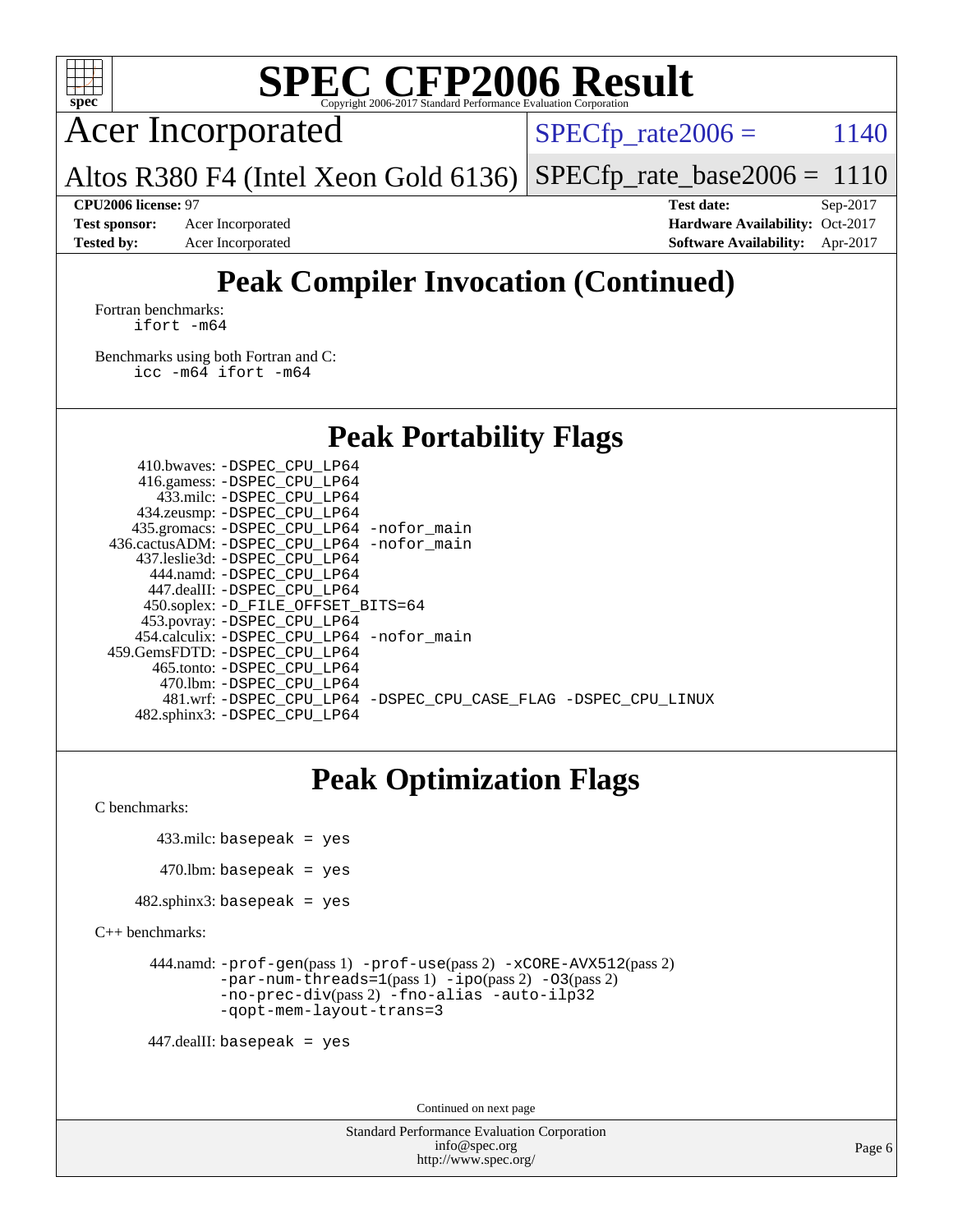

Acer Incorporated

 $SPECTp_rate2006 = 1140$ 

Altos R380 F4 (Intel Xeon Gold 6136)  $SPECfp_rate\_base2006 = 1110$ 

**[Test sponsor:](http://www.spec.org/auto/cpu2006/Docs/result-fields.html#Testsponsor)** Acer Incorporated **Acceleration Availability:** Oct-2017 **[Tested by:](http://www.spec.org/auto/cpu2006/Docs/result-fields.html#Testedby)** Acer Incorporated **[Software Availability:](http://www.spec.org/auto/cpu2006/Docs/result-fields.html#SoftwareAvailability)** Apr-2017

**[CPU2006 license:](http://www.spec.org/auto/cpu2006/Docs/result-fields.html#CPU2006license)** 97 **[Test date:](http://www.spec.org/auto/cpu2006/Docs/result-fields.html#Testdate)** Sep-2017

## **[Peak Optimization Flags \(Continued\)](http://www.spec.org/auto/cpu2006/Docs/result-fields.html#PeakOptimizationFlags)**

Standard Performance Evaluation Corporation 450.soplex: [-prof-gen](http://www.spec.org/cpu2006/results/res2017q4/cpu2006-20170918-49399.flags.html#user_peakPASS1_CXXFLAGSPASS1_LDFLAGS450_soplex_prof_gen_e43856698f6ca7b7e442dfd80e94a8fc)(pass 1) [-prof-use](http://www.spec.org/cpu2006/results/res2017q4/cpu2006-20170918-49399.flags.html#user_peakPASS2_CXXFLAGSPASS2_LDFLAGS450_soplex_prof_use_bccf7792157ff70d64e32fe3e1250b55)(pass 2) [-xCORE-AVX512](http://www.spec.org/cpu2006/results/res2017q4/cpu2006-20170918-49399.flags.html#user_peakPASS2_CXXFLAGSPASS2_LDFLAGS450_soplex_f-xCORE-AVX512)(pass 2) [-par-num-threads=1](http://www.spec.org/cpu2006/results/res2017q4/cpu2006-20170918-49399.flags.html#user_peakPASS1_CXXFLAGSPASS1_LDFLAGS450_soplex_par_num_threads_786a6ff141b4e9e90432e998842df6c2)(pass 1) [-ipo](http://www.spec.org/cpu2006/results/res2017q4/cpu2006-20170918-49399.flags.html#user_peakPASS2_CXXFLAGSPASS2_LDFLAGS450_soplex_f-ipo)(pass 2) [-O3](http://www.spec.org/cpu2006/results/res2017q4/cpu2006-20170918-49399.flags.html#user_peakPASS2_CXXFLAGSPASS2_LDFLAGS450_soplex_f-O3)(pass 2) [-no-prec-div](http://www.spec.org/cpu2006/results/res2017q4/cpu2006-20170918-49399.flags.html#user_peakPASS2_CXXFLAGSPASS2_LDFLAGS450_soplex_f-no-prec-div)(pass 2) [-qopt-malloc-options=3](http://www.spec.org/cpu2006/results/res2017q4/cpu2006-20170918-49399.flags.html#user_peakOPTIMIZE450_soplex_f-qopt-malloc-options_0fcb435012e78f27d57f473818e45fe4) [-qopt-mem-layout-trans=3](http://www.spec.org/cpu2006/results/res2017q4/cpu2006-20170918-49399.flags.html#user_peakCXXOPTIMIZE450_soplex_f-qopt-mem-layout-trans_170f5be61cd2cedc9b54468c59262d5d) 453.povray: [-prof-gen](http://www.spec.org/cpu2006/results/res2017q4/cpu2006-20170918-49399.flags.html#user_peakPASS1_CXXFLAGSPASS1_LDFLAGS453_povray_prof_gen_e43856698f6ca7b7e442dfd80e94a8fc)(pass 1) [-prof-use](http://www.spec.org/cpu2006/results/res2017q4/cpu2006-20170918-49399.flags.html#user_peakPASS2_CXXFLAGSPASS2_LDFLAGS453_povray_prof_use_bccf7792157ff70d64e32fe3e1250b55)(pass 2) [-xCORE-AVX512](http://www.spec.org/cpu2006/results/res2017q4/cpu2006-20170918-49399.flags.html#user_peakPASS2_CXXFLAGSPASS2_LDFLAGS453_povray_f-xCORE-AVX512)(pass 2)  $-par-num-threads=1(pass 1) -ipo(pass 2) -O3(pass 2)$  $-par-num-threads=1(pass 1) -ipo(pass 2) -O3(pass 2)$  $-par-num-threads=1(pass 1) -ipo(pass 2) -O3(pass 2)$  $-par-num-threads=1(pass 1) -ipo(pass 2) -O3(pass 2)$  $-par-num-threads=1(pass 1) -ipo(pass 2) -O3(pass 2)$  $-par-num-threads=1(pass 1) -ipo(pass 2) -O3(pass 2)$ [-no-prec-div](http://www.spec.org/cpu2006/results/res2017q4/cpu2006-20170918-49399.flags.html#user_peakPASS2_CXXFLAGSPASS2_LDFLAGS453_povray_f-no-prec-div)(pass 2) [-unroll4](http://www.spec.org/cpu2006/results/res2017q4/cpu2006-20170918-49399.flags.html#user_peakCXXOPTIMIZE453_povray_f-unroll_4e5e4ed65b7fd20bdcd365bec371b81f) [-qopt-mem-layout-trans=3](http://www.spec.org/cpu2006/results/res2017q4/cpu2006-20170918-49399.flags.html#user_peakCXXOPTIMIZE453_povray_f-qopt-mem-layout-trans_170f5be61cd2cedc9b54468c59262d5d) [Fortran benchmarks](http://www.spec.org/auto/cpu2006/Docs/result-fields.html#Fortranbenchmarks): 410.bwaves: [-xCORE-AVX512](http://www.spec.org/cpu2006/results/res2017q4/cpu2006-20170918-49399.flags.html#user_peakOPTIMIZE410_bwaves_f-xCORE-AVX512) [-ipo](http://www.spec.org/cpu2006/results/res2017q4/cpu2006-20170918-49399.flags.html#user_peakOPTIMIZE410_bwaves_f-ipo) [-O3](http://www.spec.org/cpu2006/results/res2017q4/cpu2006-20170918-49399.flags.html#user_peakOPTIMIZE410_bwaves_f-O3) [-no-prec-div](http://www.spec.org/cpu2006/results/res2017q4/cpu2006-20170918-49399.flags.html#user_peakOPTIMIZE410_bwaves_f-no-prec-div) [-qopt-prefetch](http://www.spec.org/cpu2006/results/res2017q4/cpu2006-20170918-49399.flags.html#user_peakOPTIMIZE410_bwaves_f-qopt-prefetch) 416.gamess: [-prof-gen](http://www.spec.org/cpu2006/results/res2017q4/cpu2006-20170918-49399.flags.html#user_peakPASS1_FFLAGSPASS1_LDFLAGS416_gamess_prof_gen_e43856698f6ca7b7e442dfd80e94a8fc)(pass 1) [-prof-use](http://www.spec.org/cpu2006/results/res2017q4/cpu2006-20170918-49399.flags.html#user_peakPASS2_FFLAGSPASS2_LDFLAGS416_gamess_prof_use_bccf7792157ff70d64e32fe3e1250b55)(pass 2) [-xCORE-AVX512](http://www.spec.org/cpu2006/results/res2017q4/cpu2006-20170918-49399.flags.html#user_peakPASS2_FFLAGSPASS2_LDFLAGS416_gamess_f-xCORE-AVX512)(pass 2)  $-$ par-num-threads=1(pass 1)  $-$ ipo(pass 2)  $-$ O3(pass 2) [-no-prec-div](http://www.spec.org/cpu2006/results/res2017q4/cpu2006-20170918-49399.flags.html#user_peakPASS2_FFLAGSPASS2_LDFLAGS416_gamess_f-no-prec-div)(pass 2) [-unroll2](http://www.spec.org/cpu2006/results/res2017q4/cpu2006-20170918-49399.flags.html#user_peakOPTIMIZE416_gamess_f-unroll_784dae83bebfb236979b41d2422d7ec2) [-inline-level=0](http://www.spec.org/cpu2006/results/res2017q4/cpu2006-20170918-49399.flags.html#user_peakOPTIMIZE416_gamess_f-inline-level_318d07a09274ad25e8d15dbfaa68ba50) [-scalar-rep-](http://www.spec.org/cpu2006/results/res2017q4/cpu2006-20170918-49399.flags.html#user_peakOPTIMIZE416_gamess_f-disablescalarrep_abbcad04450fb118e4809c81d83c8a1d) 434.zeusmp: basepeak = yes 437.leslie3d: Same as 410.bwaves 459.GemsFDTD: Same as 410.bwaves 465.tonto: [-prof-gen](http://www.spec.org/cpu2006/results/res2017q4/cpu2006-20170918-49399.flags.html#user_peakPASS1_FFLAGSPASS1_LDFLAGS465_tonto_prof_gen_e43856698f6ca7b7e442dfd80e94a8fc)(pass 1) [-prof-use](http://www.spec.org/cpu2006/results/res2017q4/cpu2006-20170918-49399.flags.html#user_peakPASS2_FFLAGSPASS2_LDFLAGS465_tonto_prof_use_bccf7792157ff70d64e32fe3e1250b55)(pass 2) [-xCORE-AVX512](http://www.spec.org/cpu2006/results/res2017q4/cpu2006-20170918-49399.flags.html#user_peakPASS2_FFLAGSPASS2_LDFLAGS465_tonto_f-xCORE-AVX512)(pass 2) [-par-num-threads=1](http://www.spec.org/cpu2006/results/res2017q4/cpu2006-20170918-49399.flags.html#user_peakPASS1_FFLAGSPASS1_LDFLAGS465_tonto_par_num_threads_786a6ff141b4e9e90432e998842df6c2)(pass 1) [-ipo](http://www.spec.org/cpu2006/results/res2017q4/cpu2006-20170918-49399.flags.html#user_peakPASS2_FFLAGSPASS2_LDFLAGS465_tonto_f-ipo)(pass 2) [-O3](http://www.spec.org/cpu2006/results/res2017q4/cpu2006-20170918-49399.flags.html#user_peakPASS2_FFLAGSPASS2_LDFLAGS465_tonto_f-O3)(pass 2) [-no-prec-div](http://www.spec.org/cpu2006/results/res2017q4/cpu2006-20170918-49399.flags.html#user_peakPASS2_FFLAGSPASS2_LDFLAGS465_tonto_f-no-prec-div)(pass 2) [-unroll4](http://www.spec.org/cpu2006/results/res2017q4/cpu2006-20170918-49399.flags.html#user_peakOPTIMIZE465_tonto_f-unroll_4e5e4ed65b7fd20bdcd365bec371b81f) [-auto](http://www.spec.org/cpu2006/results/res2017q4/cpu2006-20170918-49399.flags.html#user_peakOPTIMIZE465_tonto_f-auto) [-inline-calloc](http://www.spec.org/cpu2006/results/res2017q4/cpu2006-20170918-49399.flags.html#user_peakOPTIMIZE465_tonto_f-inline-calloc) [-qopt-malloc-options=3](http://www.spec.org/cpu2006/results/res2017q4/cpu2006-20170918-49399.flags.html#user_peakOPTIMIZE465_tonto_f-qopt-malloc-options_0fcb435012e78f27d57f473818e45fe4) [Benchmarks using both Fortran and C](http://www.spec.org/auto/cpu2006/Docs/result-fields.html#BenchmarksusingbothFortranandC): 435.gromacs: [-prof-gen](http://www.spec.org/cpu2006/results/res2017q4/cpu2006-20170918-49399.flags.html#user_peakPASS1_CFLAGSPASS1_FFLAGSPASS1_LDFLAGS435_gromacs_prof_gen_e43856698f6ca7b7e442dfd80e94a8fc)(pass 1) [-prof-use](http://www.spec.org/cpu2006/results/res2017q4/cpu2006-20170918-49399.flags.html#user_peakPASS2_CFLAGSPASS2_FFLAGSPASS2_LDFLAGS435_gromacs_prof_use_bccf7792157ff70d64e32fe3e1250b55)(pass 2) [-xCORE-AVX512](http://www.spec.org/cpu2006/results/res2017q4/cpu2006-20170918-49399.flags.html#user_peakPASS2_CFLAGSPASS2_FFLAGSPASS2_LDFLAGS435_gromacs_f-xCORE-AVX512)(pass 2) [-par-num-threads=1](http://www.spec.org/cpu2006/results/res2017q4/cpu2006-20170918-49399.flags.html#user_peakPASS1_CFLAGSPASS1_FFLAGSPASS1_LDFLAGS435_gromacs_par_num_threads_786a6ff141b4e9e90432e998842df6c2)(pass 1) [-qopt-prefetch](http://www.spec.org/cpu2006/results/res2017q4/cpu2006-20170918-49399.flags.html#user_peakOPTIMIZE435_gromacs_f-qopt-prefetch) [-auto-ilp32](http://www.spec.org/cpu2006/results/res2017q4/cpu2006-20170918-49399.flags.html#user_peakCOPTIMIZE435_gromacs_f-auto-ilp32) [-qopt-mem-layout-trans=3](http://www.spec.org/cpu2006/results/res2017q4/cpu2006-20170918-49399.flags.html#user_peakCOPTIMIZE435_gromacs_f-qopt-mem-layout-trans_170f5be61cd2cedc9b54468c59262d5d)  $436.cactusADM: basepeak = yes$  $454$ .calculix: basepeak = yes  $481$ .wrf: basepeak = yes The flags files that were used to format this result can be browsed at <http://www.spec.org/cpu2006/flags/Intel-ic17.0-official-linux64-revF.html> <http://www.spec.org/cpu2006/flags/Acer-Platform-Settings-V1.3-revC.html> You can also download the XML flags sources by saving the following links: <http://www.spec.org/cpu2006/flags/Intel-ic17.0-official-linux64-revF.xml> <http://www.spec.org/cpu2006/flags/Acer-Platform-Settings-V1.3-revC.xml>